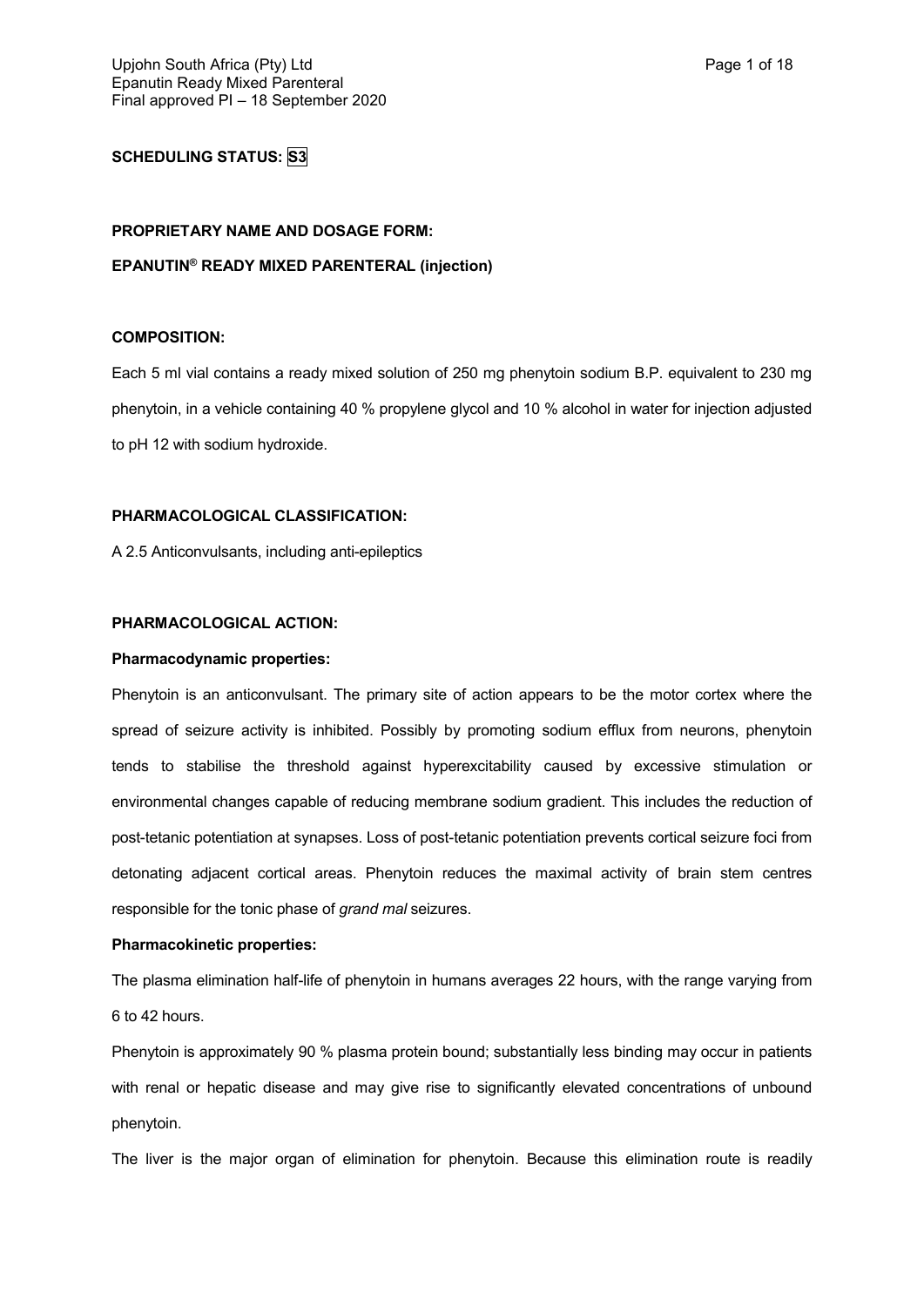saturable, small increases in dosage may produce substantial increases in plasma phenytoin concentrations (as little as a 10 % increase in daily dose may double or triple the steady state plasma phenytoin concentration).

In therapeutic doses, approximately 2 % of phenytoin is excreted unchanged via the kidneys.

Wide variability in pharmacokinetic handling of phenytoin underscores the advisability of appropriate monitoring of plasma phenytoin levels to assist in establishing the optimal dose and dosing interval in individual patients.

## **INDICATIONS:**

EPANUTIN READY MIXED PARENTERAL is indicated for:

- (1) Prevention and treatment of seizures occurring during and after neurosurgery;
- (2) The control of *status epilepticus* of the *grand mal* type;
- (3) It is of use in the treatment of certain cardiac arrhythmias, especially when these are digitalisinduced.

#### **CONTRAINDICATIONS:**

EPANUTIN READY MIXED PARENTERAL is contraindicated in those patients with a history of hypersensitivity to phenytoin or its inactive ingredients or other hydantoin products. EPANUTIN is contraindicated in porphyrics.

Because of its effects on ventricular automaticity, EPANUTIN READY MIXED PARENTERAL is contraindicated in sinus bradycardia, sino-atrial block, second and third-degree A-V block, and patients with Adams-Stokes syndrome. Fatalities due to cardiac arrest, ventricular fibrillation, tonic seizures and respiratory arrest have been reported following intravenous administration of phenytoin in cases with cardiac dysrhythmias. Alterations of cardiac and respiratory function can be produced by too rapid administration of EPANUTIN READY MIXED PARENTERAL intravenously.

#### **WARNINGS AND SPECIAL PRECAUTIONS:**

Intravenous administration should not exceed 50 mg/minute in adults. EPANUTIN READY MIXED PARENTERAL should be administered to neonates at a rate not exceeding 1 – 3 mg/kg/minute.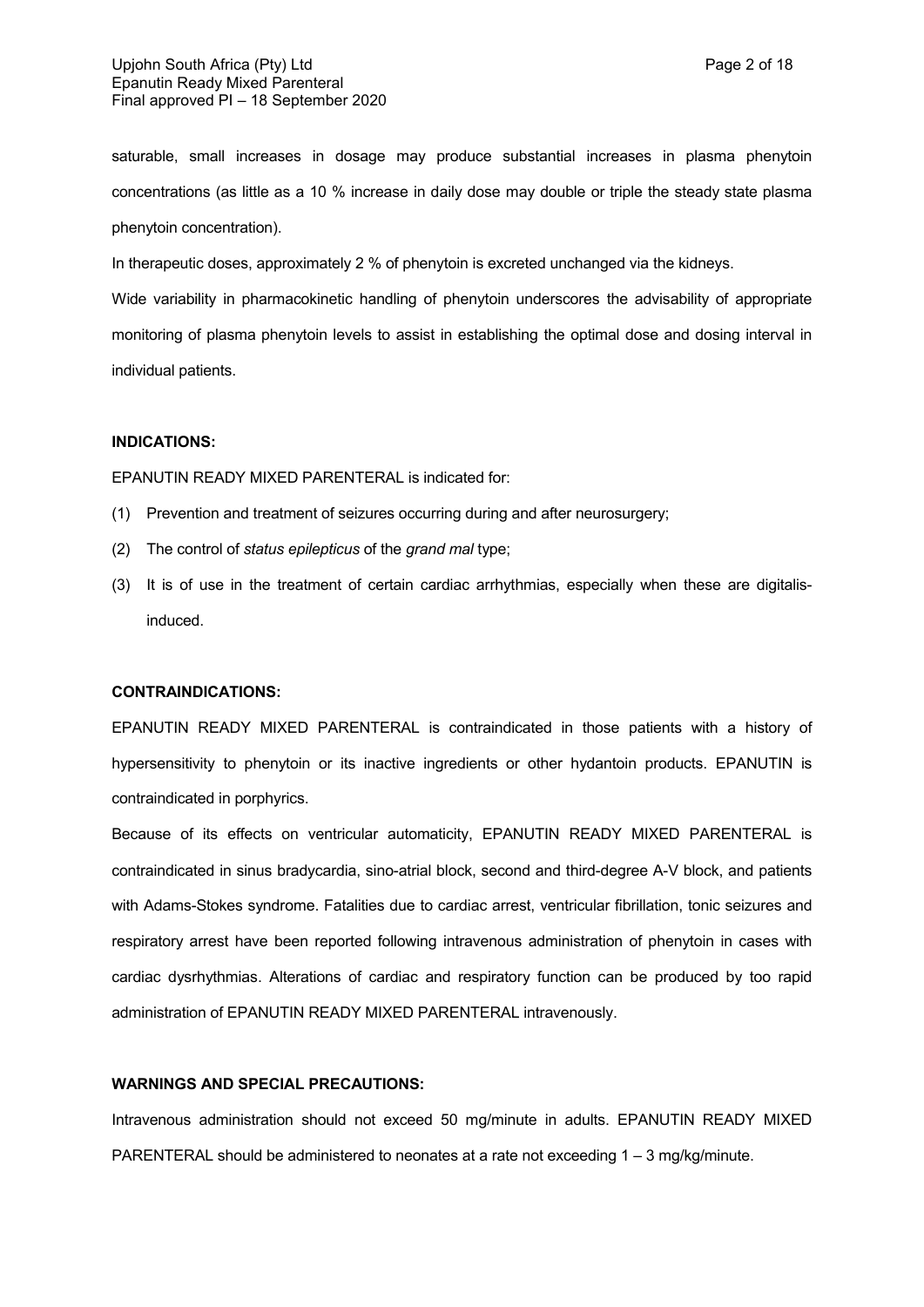The intramuscular route is not recommended for the treatment of *status epilepticus*, since serum levels of EPANUTIN READY MIXED PARENTERAL in the therapeutic range cannot be readily achieved by the intramuscular route.

Hypotension usually occurs when EPANUTIN READY MIXED PARENTERAL is administered rapidly by the intravenous route. EPANUTIN READY MIXED PARENTERAL should be used with caution in patients with hypotension and severe myocardial insufficiency.

EPANUTIN READY MIXED PARENTERAL should not be abruptly discontinued because of the possibility of increased seizure frequency, including *status epilepticus*. When in the judgement of the medical practitioner, the need for dosage reduction, discontinuation, or substitution of alternative antiepileptic medication arises, this should be done gradually. However, in the event of an allergic or hypersensitivity reaction, rapid substitution of alternative therapy may be necessary. In this case, alternative therapy should be an antiepileptic medicine not belonging to the hydantoin chemical class.

A small percentage of individuals who have been treated with EPANUTIN READY MIXED PARENTERAL have been shown to metabolise phenytoin slowly. Slow metabolism may be due to limited enzyme availability and lack of induction; it appears to be genetically determined.

Acute alcoholic intake may increase EPANUTIN READY MIXED PARENTERAL serum levels while chronic alcoholic use may decrease serum levels.

The addition of EPANUTIN READY MIXED PARENTERAL to intravenous infusion is not recommended due to lack of solubility and resultant precipitation. EPANUTIN READY MIXED PARENTERAL should be injected slowly (not exceeding 50 mg per minute in adults), directly into a large vein through a large gauge needle or intravenous catheter. Each injection of intravenous EPANUTIN READY MIXED PARENTERAL should be followed by an injection of sterile saline through the same needle or intravenous catheter to reduce local nervous irritation due to the alkalinity of the solution. Continuous infusion should be avoided.

#### **Suicide:**

Suicidal ideation and behaviour have been reported in patients treated with anti-epileptic agents in several indications. A meta-analysis of randomized placebo-controlled trials of antiepileptic agents has also shown a small increased risk of suicidal ideation and behaviour. The mechanism of this risk is not known, and the available data do not exclude the possibility of an increased risk for EPANUTIN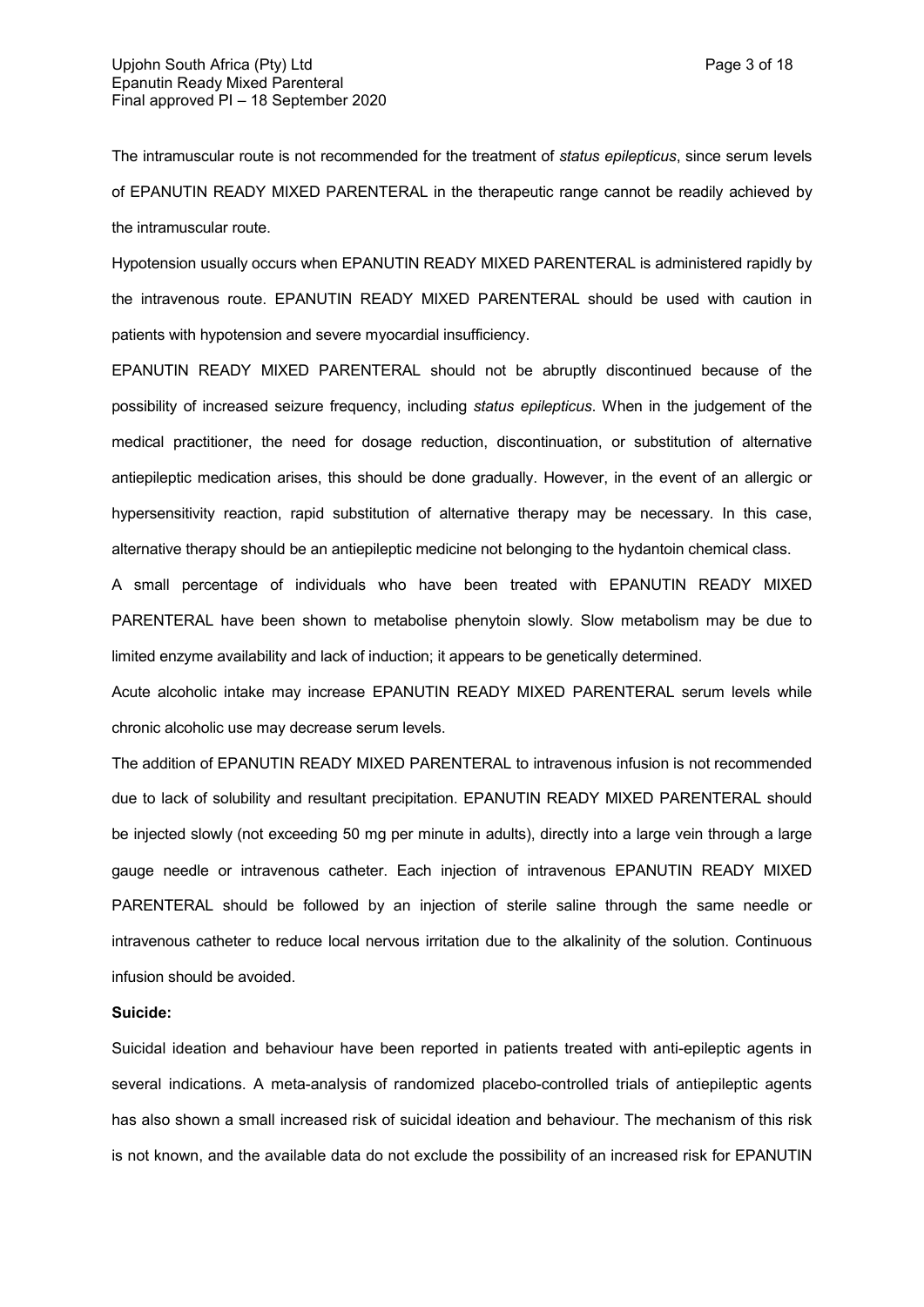# READY MIXED PARENTERAL.

#### **Cardiovascular:**

Severe cardiotoxic reactions and fatalities have been reported with atrial and ventricular depression and ventricular fibrillation. Severe complications are most commonly encountered in elderly or gravely ill patients.

**Anticonvulsant Hypersensitivity Syndrome (AHS)** is a rare medicine induced, multi-organ syndrome which is potentially fatal and occurs in patients taking EPANUTIN READY MIXED PARENTERAL. It is characterised by fever, rash, lymphadenopathy, and other multi-organ pathologies, often hepatic. The mechanism is unknown. The interval between first medicine exposure and symptoms is usually 2 – 4 weeks but has been reported in individuals receiving anticonvulsants for 3 or more months. Although up to 1 in 5 patients on EPANUTIN may develop cutaneous eruptions, only a small proportion will progress to AHS. Drug rash with eosinophilia and systemic symptoms (DRESS) reflects a serious hypersensitivity reaction to medicines, characterised by skin rash, fever, lymph node enlargement, and internal organ involvement. Cases of DRESS have been noted in patients taking phenytoin.

Patients at higher risk for developing AHS include black patients, patients who have a family history of or who have experienced this syndrome in the past, and immuno-suppressed patients. The syndrome is more severe in previously sensitised individuals. If a patient is diagnosed with AHS, discontinue the EPANUTIN READY MIXED PARENTERAL and provide appropriate supportive measures.

#### **Central nervous system:**

Serum levels of EPANUTIN READY MIXED PARENTERAL sustained above the optimal range may produce confusional states referred to as "delirium", "psychosis" or "encephalopathy", or rarely irreversible cerebellar dysfunction. Accordingly, at the first sign of acute toxicity, serum level determinations are recommended. Dose reduction is indicated if serum levels of EPANUTIN READY MIXED PARENTERAL are excessive; if symptoms persist, termination of EPANUTIN READY MIXED PARENTERAL therapy is recommended.

## **Haematopoietic:**

There have been a number of reports suggesting a relationship between EPANUTIN READY MIXED PARENTERAL and the development of lymphadenopathy (local or generalised) including benign lymph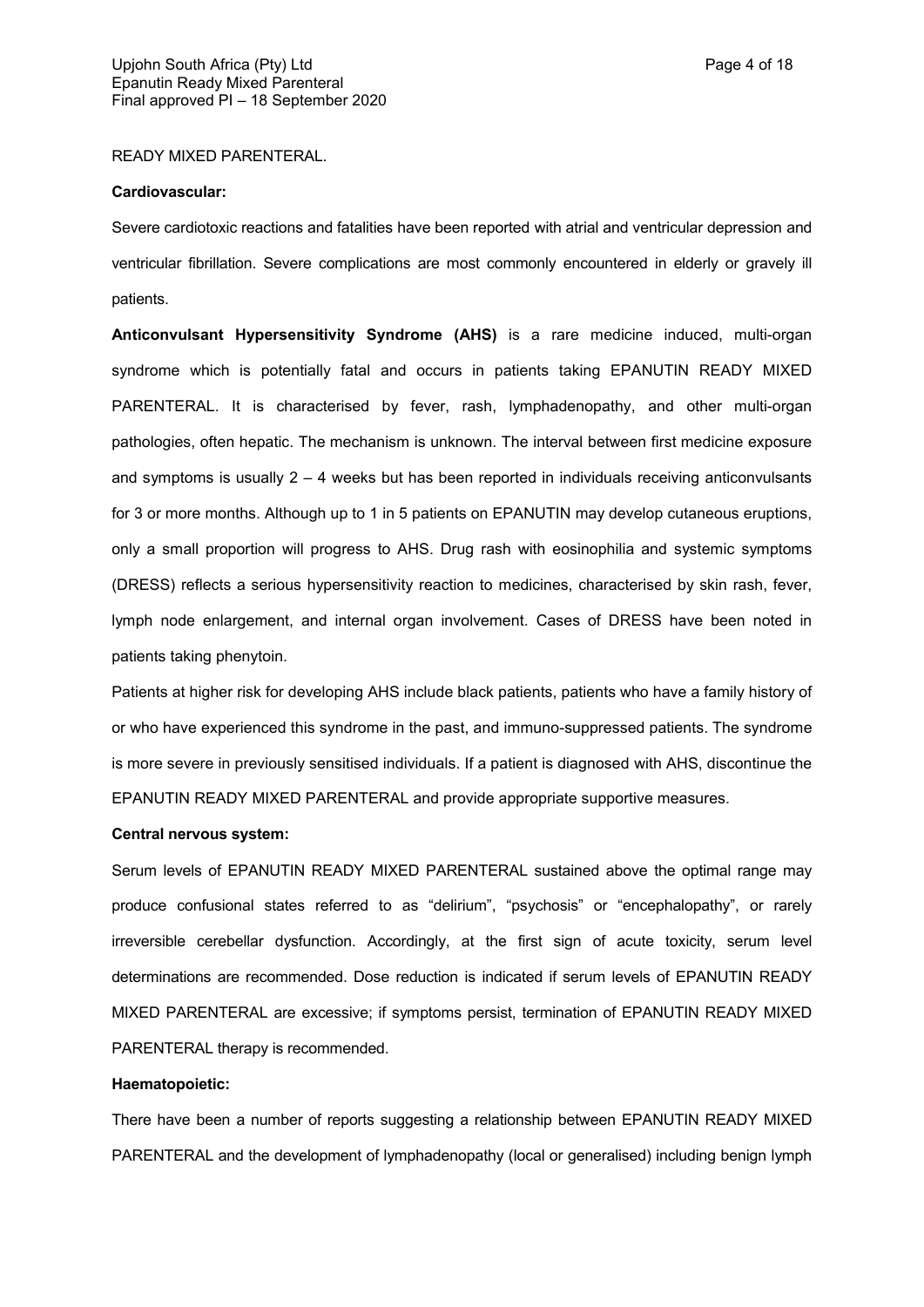node hyperplasia, pseudolymphoma, lymphoma, and Hodgkin's disease. Although a cause and effect relationship has not been established, the occurrence of lymphadenopathy indicates the need to differentiate such a condition from other types of lymph node pathology. Lymph node involvement may occur with or without symptoms and signs resembling serum sickness, e.g. fever, rash, and liver involvement. In all cases of lymphadenopathy, follow-up observation for an extended period is indicated and every effort should be made to achieve seizure control using alternative anticonvulsant medication. While macrocytosis and megaloblastic anaemia have occurred, these conditions usually respond to folic acid therapy. If folic acid is added to EPANUTIN READY MIXED PARENTERAL therapy, a decrease in seizure control may occur.

#### **Hepatic/ immunologic:**

The liver is the chief site of biotransformation of EPANUTIN READY MIXED PARENTERAL. Patients with impaired liver function, elderly patients, or those who are gravely ill may show early signs of toxicity. Toxic hepatitis and liver damage have been reported and may, in rare cases, be fatal.

Cases of acute hepatotoxicity, including infrequent cases of acute hepatic failure, have been reported with EPANUTIN READY MIXED PARENTERAL. These incidents have been associated with a hypersensitivity syndrome characterised by fever, skin eruptions, and lymphadenopathy, and usually occur within the first 2 months of treatment. Other common manifestations include arthralgias, rash, jaundice, hepatomegaly, elevated serum transaminase levels, leucocytosis, and eosinophilia. The clinical course of acute EPANUTIN READY MIXED PARENTERAL hepatotoxicity ranges from prompt recovery to fatal outcomes. In these patients with acute hepatotoxicity, EPANUTIN READY MIXED PARENTERAL should be discontinued immediately and not re-administered.

Several individual case reports have suggested that there may be an increased, although still rare, incidence of hypersensitivity reactions, including skin rash and hepatotoxicity, in black patients.

#### **Local toxicity (including Purple Glove Syndrome):**

Soft tissue irritation and inflammation have occurred at the site of injection with and without extravasation of intravenous EPANUTIN READY MIXED PARENTERAL. Oedema, discolouration and pain distal to the site of injection (described as "purple glove syndrome") have been reported following peripheral intravenous EPANUTIN READY MIXED PARENTERAL. Soft tissue irritation may vary from slight tenderness to extensive necrosis and sloughing of skin. The syndrome may not develop for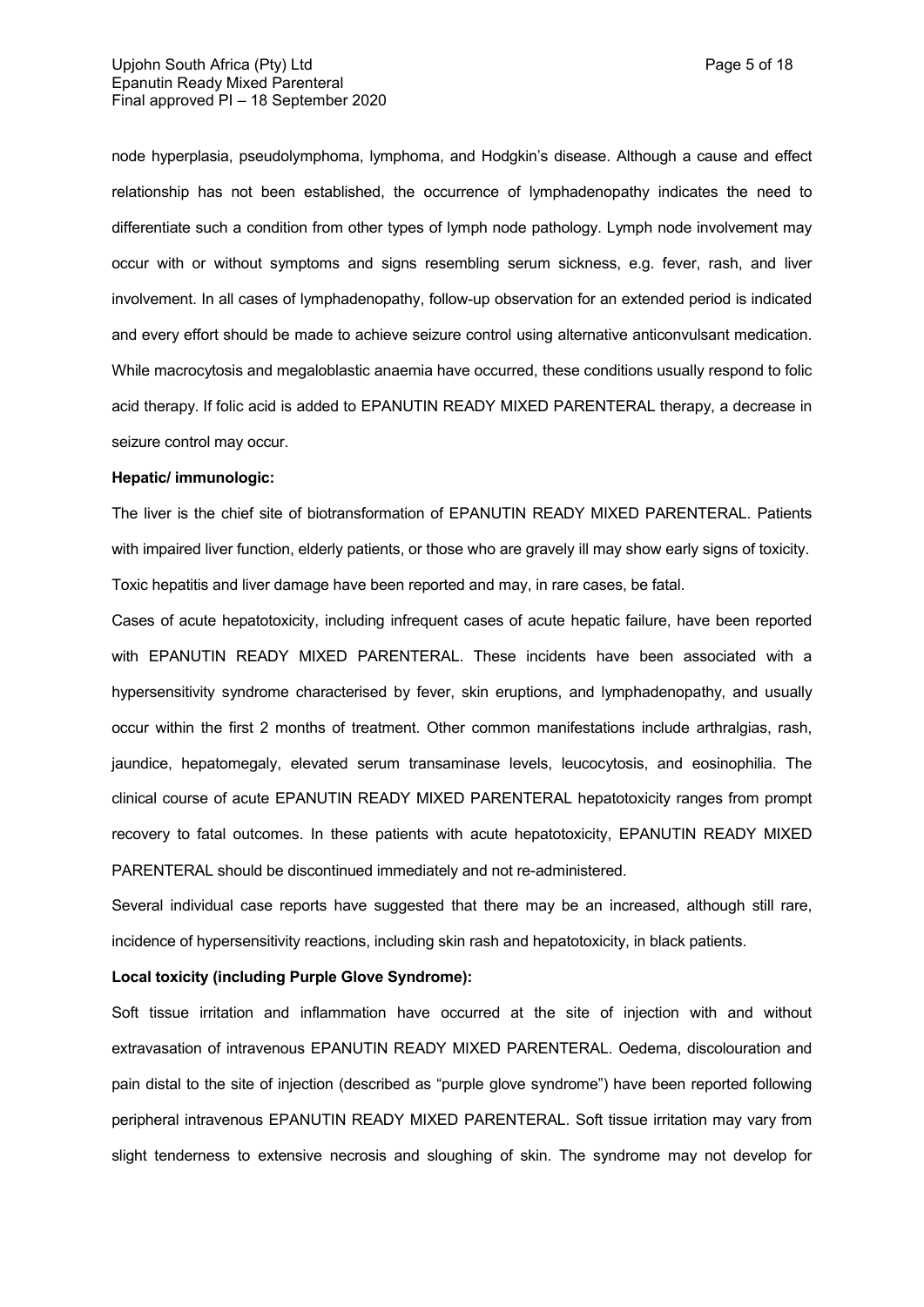several days after injection. Although resolution of symptoms may be spontaneous, skin necrosis and limb ischaemia have occurred and required such interventions as fasciotomies, skin grafting, and, in rare cases, amputation. Improper administration including subcutaneous or perivascular injection should be avoided.

Intramuscular EPANUTIN READY MIXED PARENTERAL administration may cause pain, necrosis, and abscess formation at the injection site.

### **Skin:**

EPANUTIN READY MIXED PARENTERAL can cause serious skin adverse events such as exfoliative dermatitis, Stevens-Johnson Syndrome (SJS) and toxic epidermal necrolysis (TEN), which can be fatal. Although serious skin reactions may occur without warning, patients should be alert for the signs and symptoms of skin rash and blisters, fever, or other signs of hypersensitivity such as itching, and should seek medical advice from their doctor immediately when observing any indicative signs or symptoms. The doctor should advise the patient to discontinue treatment if the rash appears. If the rash is of a milder type (measles-like or scarlatiniform), therapy may be resumed after the rash has completely disappeared. If the rash recurs upon reinstitution of therapy, further EPANUTIN READY MIXED PARENTERAL medication is contraindicated.

There may be an increased, although still rare, risk of hypersensitivity reactions, including skin rash, SJS, TEN, hepatotoxicity and Anticonvulsant Hypersensitivity Syndrome in black patients.

Studies in patients of Chinese ancestry have found a strong association between the risk of developing SJS/TEN and the presence of HLA-B\*1502, an inherited allelic variant of the HLA B gene, in patients using another anticonvulsant medication. Limited evidence suggests that HLA-B\*1502 may be a risk factor for the development of SJS/TEN in patients of Asian ancestry taking medicines associated with SJS/TEN, including EPANUTIN READY MIXED PARENTERAL. Consideration should be given to avoiding use of medicines associated with SJS/TEN, including EPANUTIN READY MIXED PARENTERAL, in HLA-B\*1502 positive patients when alternative therapies are available.

Literature reports suggest that the combination of EPANUTIN READY MIXED PARENTERAL, cranial irradiation and the gradual reduction of corticosteroids may be associated with the development of erythema multiforme, and/or Stevens-Johnson syndrome, and/or toxic epidermal necrolysis.

EPANUTIN READY MIXED PARENTERAL should be discontinued if a skin rash appears. If the rash is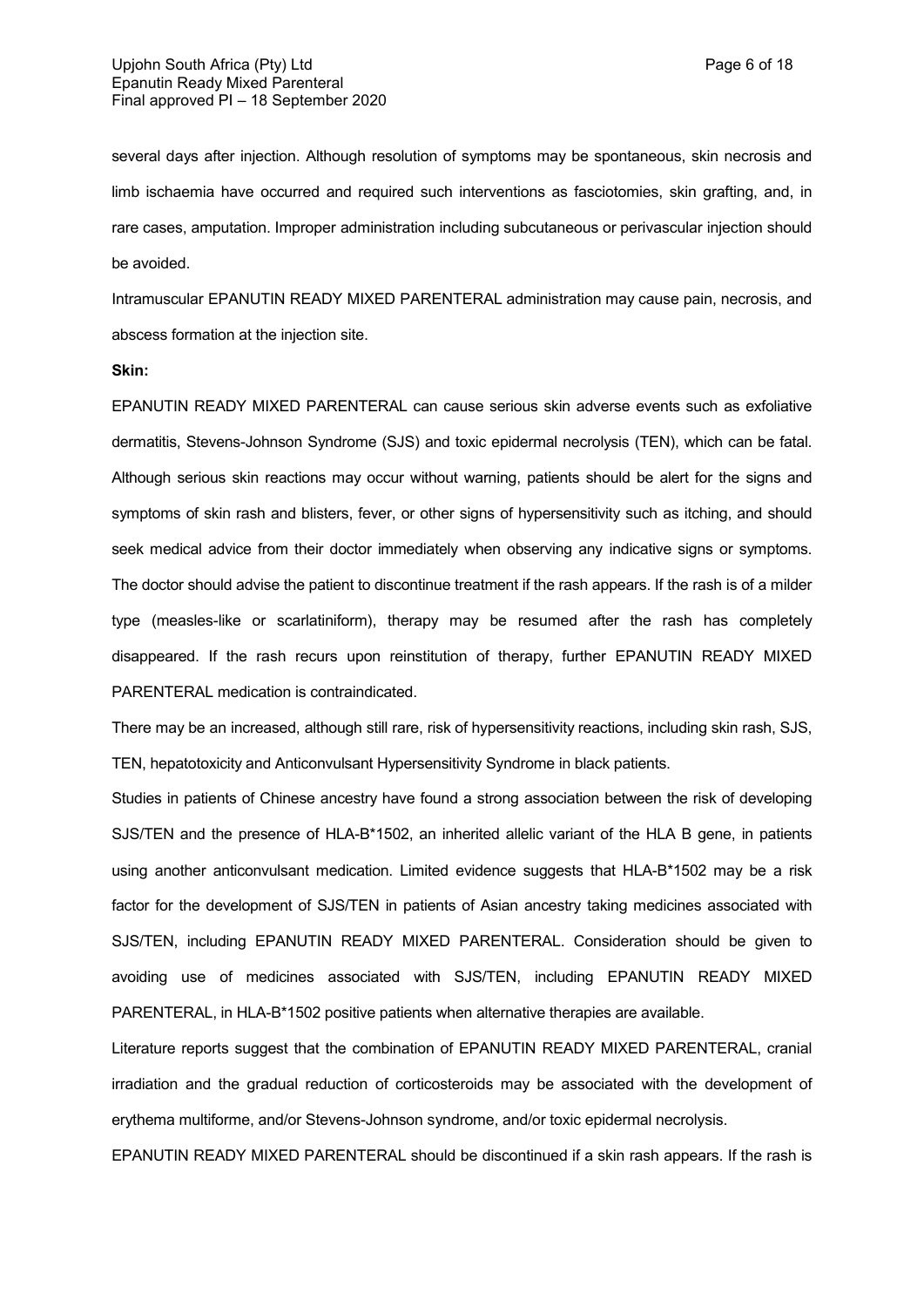exfoliative, purpuric, or bullous or if lupus erythematosus, Stevens-Johnson syndrome or toxic epidermal necrolysis is suspected, use of EPANUTIN READY MIXED PARENTERAL should not be resumed and alternative therapy should be considered. If the rash is of a milder type (measles-like or scarlatiniform), therapy may be resumed after the rash has completely disappeared. If the rash recurs upon reinstitution of therapy, further EPANUTIN READY MIXED PARENTERAL medication is contraindicated.

## **Metabolic:**

In view of isolated reports associating EPANUTIN READY MIXED PARENTERAL with exacerbation of porphyria, caution should be exercised in using EPANUTIN READY MIXED PARENTERAL in patients suffering from this disease.

Hyperglycaemia, resulting from EPANUTIN READY MIXED PARENTERAL's inhibitory effects on insulin release, has been reported. Phenytoin also may raise serum glucose levels in diabetics.

## **Effects on ability to drive and use machines:**

Patients should be advised not to drive a car or operate potentially dangerous machinery until it is known that EPANUTIN READY MIXED PARENTERAL does not affect their ability to engage in these activities.

## **INTERACTIONS:**

## **Medicines which may increase EPANUTIN serum levels:**

Medicines which may increase EPANUTIN serum levels either by decreasing its rate of metabolism by the hepatic CYP450 2C9 and 2C19 enzymatic systems (e.g. dicumarol, disulfiram, omeprazole, ticlopidine), by competing for protein binding sites (e.g. salicylates, sulfisoxazole, tolbutamide), or by a combination of both processes (e.g. phenylbutazone, valproate sodium).

Table 1 summarises the medicine classes which may potentially increase EPANUTIN serum levels.

| <b>TABLE 1</b>                      |                                          |
|-------------------------------------|------------------------------------------|
| <b>MEDICINE CLASSES</b>             | <b>MEDICINES IN EACH CLASS (SUCH AS)</b> |
| Alcohol (acute intake)              |                                          |
| Analgesic/ anti-inflammatory agents | Azapropazone                             |
|                                     | Phenylbutazone                           |
|                                     | Salicylates                              |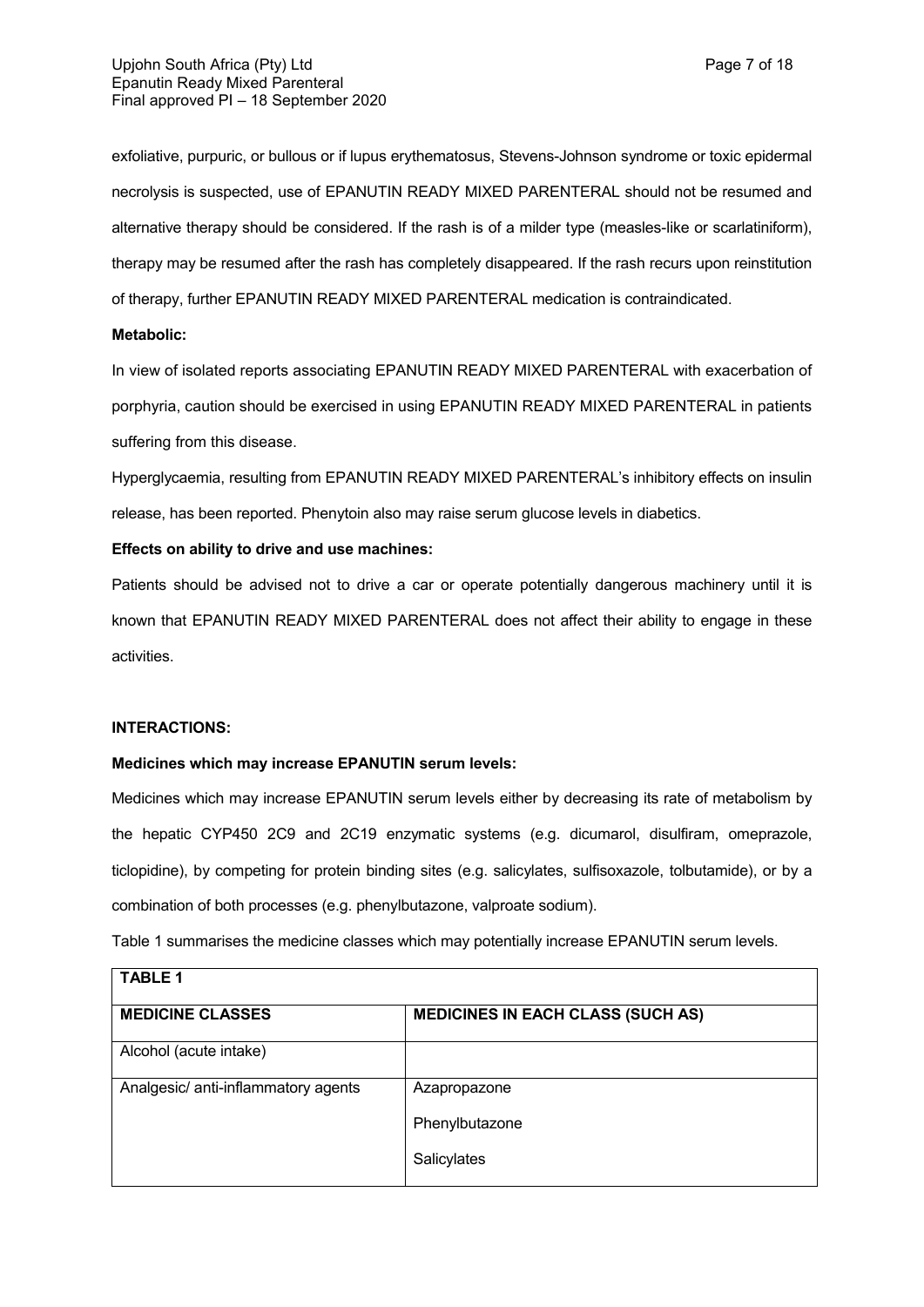| Anaesthetics                         | Halothane         |  |  |
|--------------------------------------|-------------------|--|--|
| Antibacterial agents                 | Chloramphenicol   |  |  |
|                                      | Erythromycin      |  |  |
|                                      | Isoniazid         |  |  |
|                                      | Sulphonamides     |  |  |
| Anticonvulsants                      | Felbamate         |  |  |
|                                      | Succinimides      |  |  |
| Antifungal agents                    | Amphotericin B    |  |  |
|                                      | Fluconazole       |  |  |
|                                      | Ketoconazole      |  |  |
|                                      | Miconazole        |  |  |
|                                      | Itraconazole      |  |  |
| Antineoplastic agents                | Fluorouracil      |  |  |
| Benzodiazepines/ psychotropic agents | Chlordiazepoxide  |  |  |
|                                      | Diazepam          |  |  |
|                                      | <b>Disulfiram</b> |  |  |
|                                      | Methylphenidate   |  |  |
|                                      | Trazodone         |  |  |
|                                      | Viloxazine        |  |  |
| Calcium channel blockers/            | Amiodarone        |  |  |
| cardiovascular agents                | Dicumarol         |  |  |
|                                      | Diltiazem         |  |  |
|                                      | Nifedipine        |  |  |
|                                      | Ticlopidine       |  |  |
| H <sub>2</sub> -antagonists          | Cimetidine        |  |  |
| Hormones                             | Oestrogens        |  |  |
| Oral hypoglycaemic agents            | Tolbutamide       |  |  |
| Proton pump inhibitors               | Omeprazole        |  |  |
| Serotonin re-uptake inhibitors       | Fluoxetine        |  |  |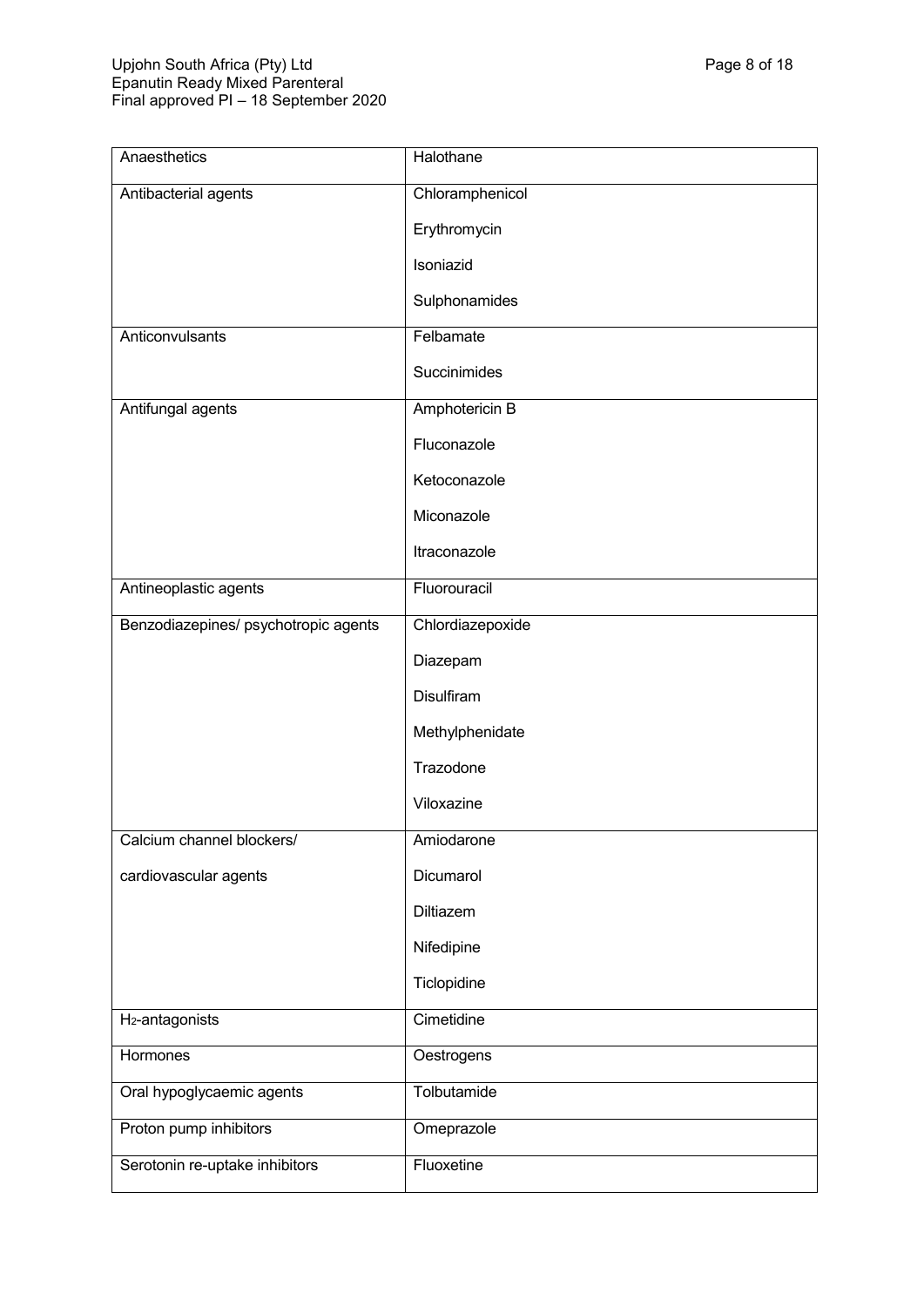| Fluvoxamine |
|-------------|
| Sertraline  |

## **Medicines which may decrease EPANUTIN plasma levels:**

Table 2 summarises the medicine classes which may potentially decrease EPANUTIN plasma levels.

| <b>TABLE 2</b>           |                                          |
|--------------------------|------------------------------------------|
| <b>MEDICINE CLASSES</b>  | <b>MEDICINES IN EACH CLASS (SUCH AS)</b> |
| Alcohol (chronic intake) |                                          |
| Antibacterial agents     | Rifampin                                 |
|                          | Ciprofloxacin                            |
| Anticonvulsants          | Vigabatrin                               |
| Antiulcer agents         | Sucralfate                               |
| <b>Bronchodilators</b>   | Theophylline                             |
| Cardiovascular agents    | Reserpine                                |
| Hyperglycaemic agents    | Diazoxide                                |

Molindone hydrochloride contains calcium ions which interfere with the absorption of EPANUTIN. Ingestion times of EPANUTIN and calcium preparations, including antacid preparations containing calcium, should be staggered to prevent absorption problems.

Concurrent use with zidovudine: There have been several reports of decreased phenytoin plasma concentrations, and one case of increased phenytoin plasma concentration. However, a pharmacokinetic interaction study showed no effect on phenytoin kinetics, but a 30 % decrease in zidovudine clearance was observed with concurrent use.

A pharmacokinetic interaction study between nelfinavir and phenytoin both administered orally showed that nelfinavir reduced AUC values of phenytoin (total) and free phenytoin by 29 % and 28 %, respectively. Therefore, EPANUTIN concentration should be monitored during co-administration with nelfinavir, as nelfinavir may reduce EPANUTIN plasma concentration.

# **Medicines which may either increase or decrease EPANUTIN serum levels:**

Table 3 summarises the medicine classes which may either increase or decrease EPANUTIN serum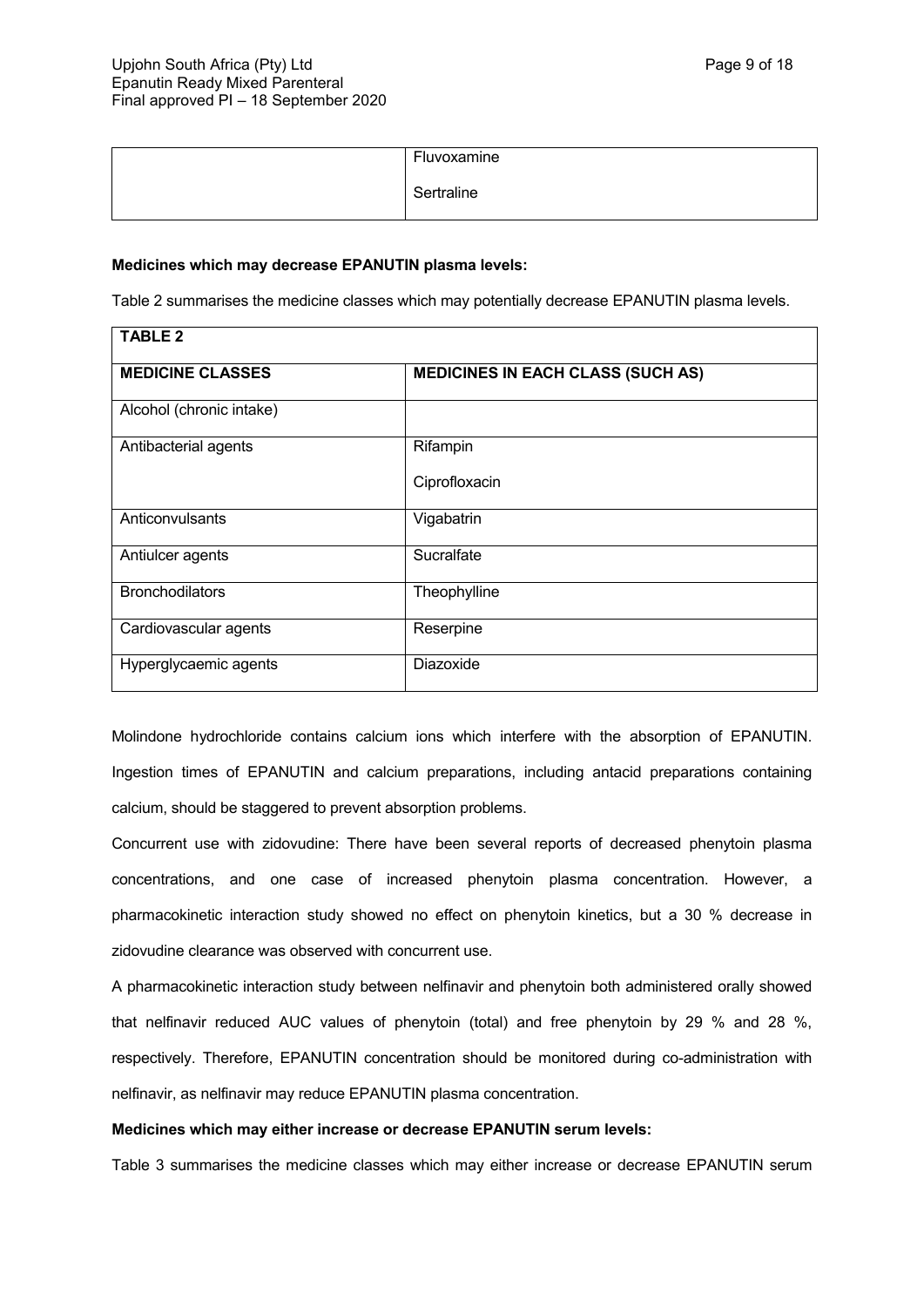levels.

| TABLE 3                 |                                          |
|-------------------------|------------------------------------------|
| <b>MEDICINE CLASSES</b> | <b>MEDICINES IN EACH CLASS (SUCH AS)</b> |
| Antibacterial agents    | Ciprofloxacin                            |
| Anticonvulsants         | Carbamazepine                            |
|                         | Phenobarbital                            |
|                         | Sodium valproate                         |
|                         | Valproic acid                            |
| Antineoplastic agents   |                                          |
| Psychotropic agents     | Chlordiazepoxide                         |
|                         | Diazepam                                 |

Similarly, the effect of EPANUTIN on carbamazepine, phenobarbital, valproic acid and sodium valproate serum levels is unpredictable.

# **Medicines where blood levels and/or effects may be altered by EPANUTIN:**

Table 4 summarises the medicine classes where blood levels and/or effects may be altered by EPANUTIN.

| <b>TABLE 4</b>            |                                          |  |
|---------------------------|------------------------------------------|--|
| <b>MEDICINE CLASSES</b>   | <b>MEDICINES IN EACH CLASS (SUCH AS)</b> |  |
| Antibacterial agents      | Doxycycline                              |  |
|                           | Praziquantel                             |  |
|                           | Rifampin                                 |  |
|                           | Tetracycline                             |  |
| Anticonvulsants           | Lamotrigine                              |  |
| Antifungal agents         | Azoles                                   |  |
| Antineoplastic agents     | Teniposide                               |  |
| <b>Bronchodilators</b>    | Theophylline                             |  |
| Calcium channel blockers/ | Digitoxin                                |  |
| cardiovascular agents     | Nicardipine                              |  |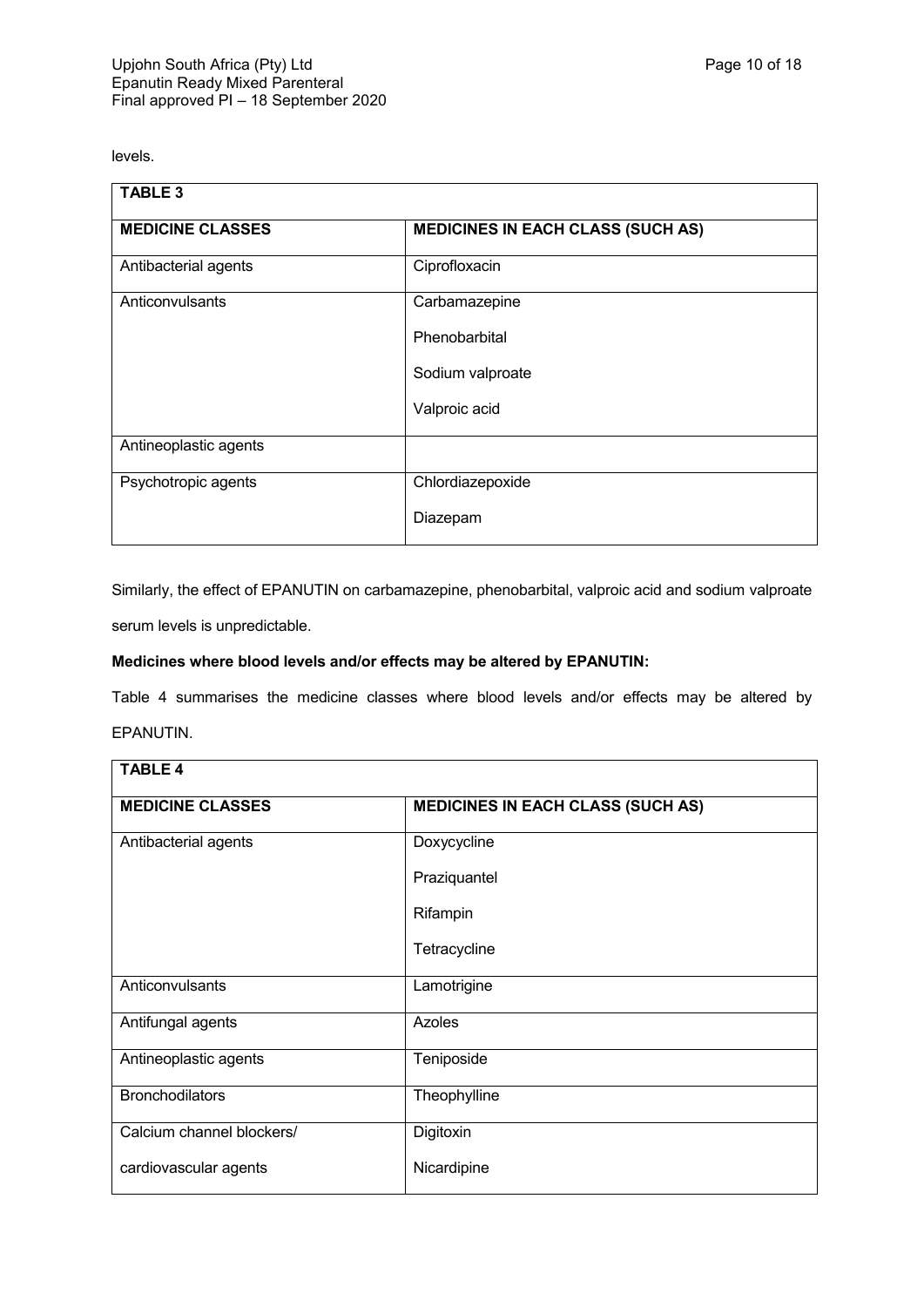|                                      | Nimodipine          |
|--------------------------------------|---------------------|
|                                      | Quinidine           |
|                                      | Verapamil           |
| Corticosteroids                      |                     |
| Coumarin anticoagulants              |                     |
| Cyclosporine                         |                     |
| <b>Diuretics</b>                     | Furosemide          |
| Hormones                             | Oestrogens          |
|                                      | Oral contraceptives |
| Hyperglycaemic agents                | <b>Diazoxide</b>    |
| Neuromuscular blocking agents        | Alcuronium          |
|                                      | Pancuronium         |
|                                      | Vecuronium          |
| Opioid analgesics                    | Methadone           |
| Oral hypoglycaemic agents            | Chlorpropamide      |
|                                      | Glyburide           |
|                                      | Tolbutamide         |
| Psychotropic agents/ antidepressants | Clozapine           |
|                                      | Paroxetine          |
|                                      | Sertraline          |
| Vitamin D                            |                     |

Although not a true medicine interaction, tricyclic antidepressants may precipitate seizures in susceptible patients and EPANUTIN READY MIXED PARENTERAL dosage may need to be adjusted.

# **Enteral feeding/nutritional preparations interaction:**

Literature reports suggest that patients who receive enteral feeding preparations and/or related nutritional supplements have lower than expected phenytoin plasma levels. It is therefore suggested that EPANUTIN READY MIXED PARENTERAL not be administered concomitantly with an enteral feeding preparation. More frequent serum phenytoin monitoring may be necessary in these patients.

# **Laboratory test interactions:**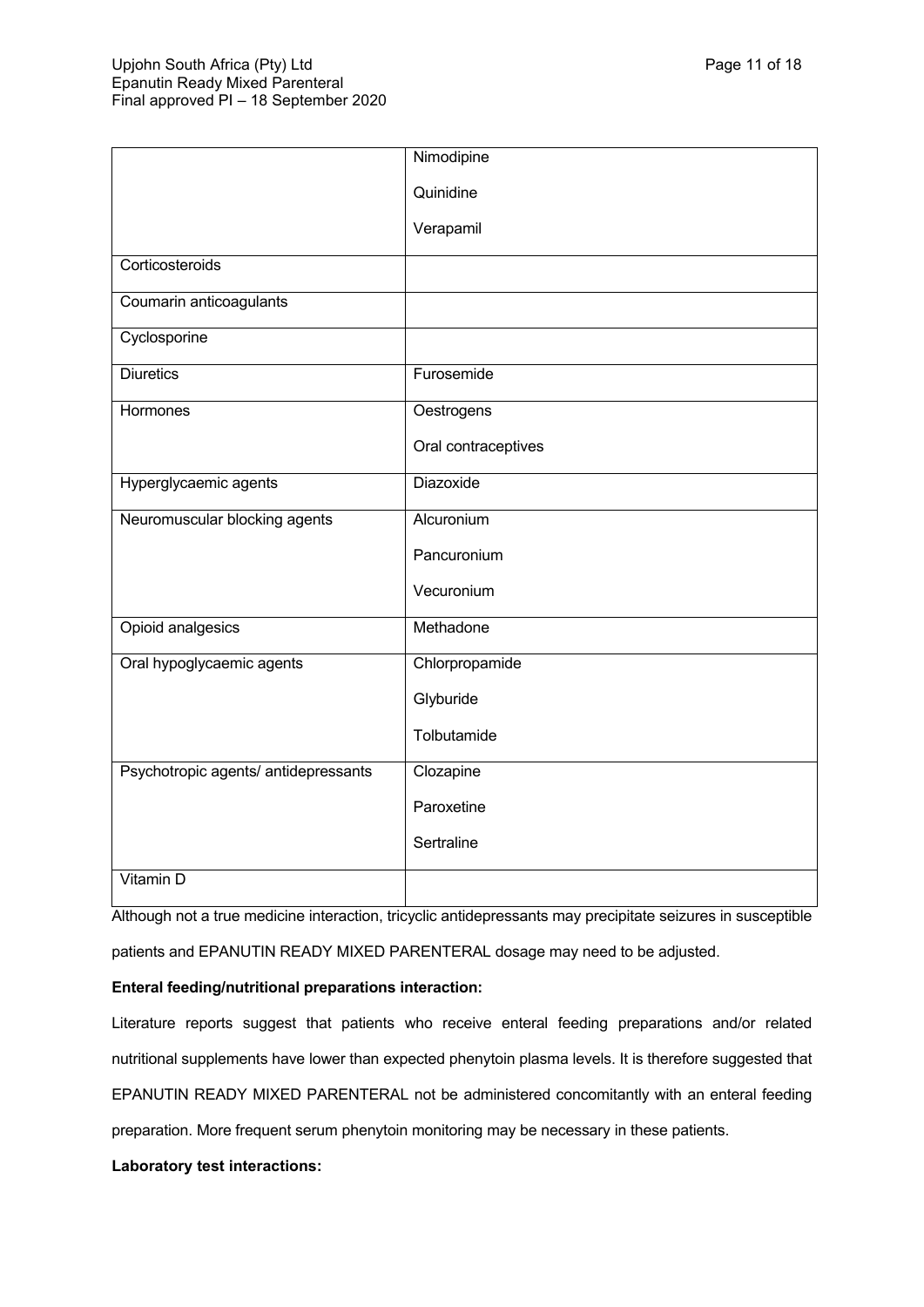EPANUTIN READY MIXED PARENTERAL may cause decreased serum levels of protein-bound iodine (PBI). It may also produce lower than normal values for dexamethasone or metyrapone tests. EPANUTIN READY MIXED PARENTERAL may cause raised serum levels of glucose, alkaline phosphatase and gamma glutamyl transpeptidase (GGT). EPANUTIN READY MIXED PARENTERAL may affect blood calcium and blood sugar metabolism tests.

# **PREGNANCY AND LACTATION:**

#### **Pregnancy:**

EPANUTIN READY MIXED PARENTERAL has been associated with teratogenicity when given to pregnant women. Its use should be avoided in pregnant women and women likely to become pregnant unless its continued use is considered essential by the doctor. Women who have been exposed to EPANUTIN READY MIXED PARENTERAL should be informed of the risk and should be offered prenatal counselling.

Safe usage during pregnancy has not been established.

Reports indicate a higher incidence of congenital abnormalities in children whose mothers used anticonvulsant medication during pregnancy. Reported abnormalities include cleft lip/palate, heart malformations, and the foetal hydantoin syndrome (consisting of craniofacial abnormalities, nail and digital hypoplasia, prenatal growth deficiency, microcephaly and mental deficiency associated with intrauterine development during therapy). There is good evidence of a genetic predisposition to congenital abnormalities induced by EPANUTIN.

There have been isolated reports of malignancies, including neuroblastoma, in children whose mothers received EPANUTIN during pregnancy.

Usage should not be discontinued if the medicine is administered to prevent major seizures because of the possibility of precipitating *status epilepticus* with attendant hypoxia and threat to life.

Exposure to EPANUTIN prior to delivery may lead to an increased risk of life-threatening haemorrhage in the neonate, usually within 24 hours of birth. EPANUTIN may also produce a deficiency of vitamin K in the mother, causing increased maternal bleeding during delivery. The risk of maternal and infant bleeding may be reduced by administering water-soluble vitamin K to the mother during delivery and to the neonate, intramuscularly or subcutaneously, immediately after birth.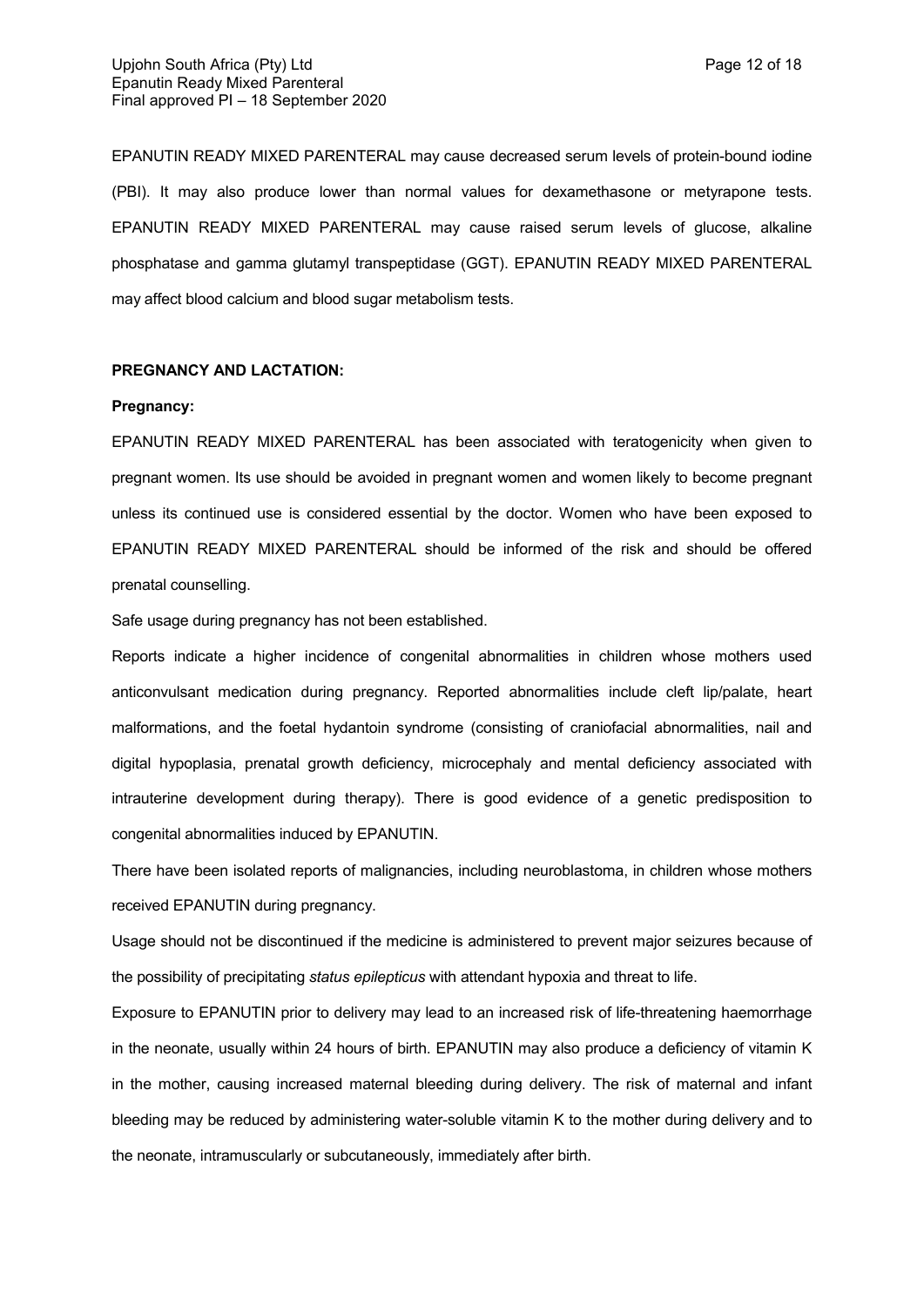Because of altered absorption, increased protein binding, and/or increased metabolic clearance of EPANUTIN during pregnancy, pregnant women receiving EPANUTIN may experience an increased incidence of seizures. Serum hydantoin concentrations must be monitored and doses increased accordingly. A gradual resumption of the patient's usual dosage may be necessary after delivery.

Some patients may experience a rapid reduction in maternal hepatic phenytoin metabolism at the time of delivery, requiring the dosage to be reduced within 12 hours postpartum.

## **Lactation:**

EPANUTIN READY MIXED PARENTERAL is not recommended for use in breastfeeding women as EPANUTIN READY MIXED PARENTERAL is excreted in breast milk; significant amounts may be ingested by the infant.

### **DOSAGE AND DIRECTIONS FOR USE:**

EPANUTIN solution for injection is formulated with the sodium salt of phenytoin. The free acid form of phenytoin is used in EPANUTIN FORTE SUSPENSION. Because there is approximately an 8 % increase in medicine content with the free acid form over that of the sodium salt, dosage adjustments and serum level monitoring may be necessary when switching from a product formulated with the free acid to a product formulated with the sodium salt and vice versa.

Phenytoin serum level determinations may be necessary to achieve optimal dosage adjustments. Optimum control without clinical signs of toxicity occurs most often with serum levels between 10 and 20 mcg/ml.

Because of the risk of local toxicity, intravenous EPANUTIN READY MIXED PARENTERAL should be administered directly into a large peripheral or central vein through a large-gauge catheter. Prior to the administration, the patency of the IV catheter should be tested with a flush of sterile saline. Each injection of parenteral EPANUTIN READY MIXED PARENTERAL should then be followed by a flush of sterile saline through the same catheter to avoid local venous irritation due to the alkalinity of the solution (see WARNINGS AND SPECIAL PRECAUTIONS).

The addition of EPANUTIN READY MIXED PARENTERAL solution to intravenous infusions is not recommended due to lack of solubility and resultant precipitation. Parenteral medicine products should be inspected visually for particulate matter and discolouration prior to administration.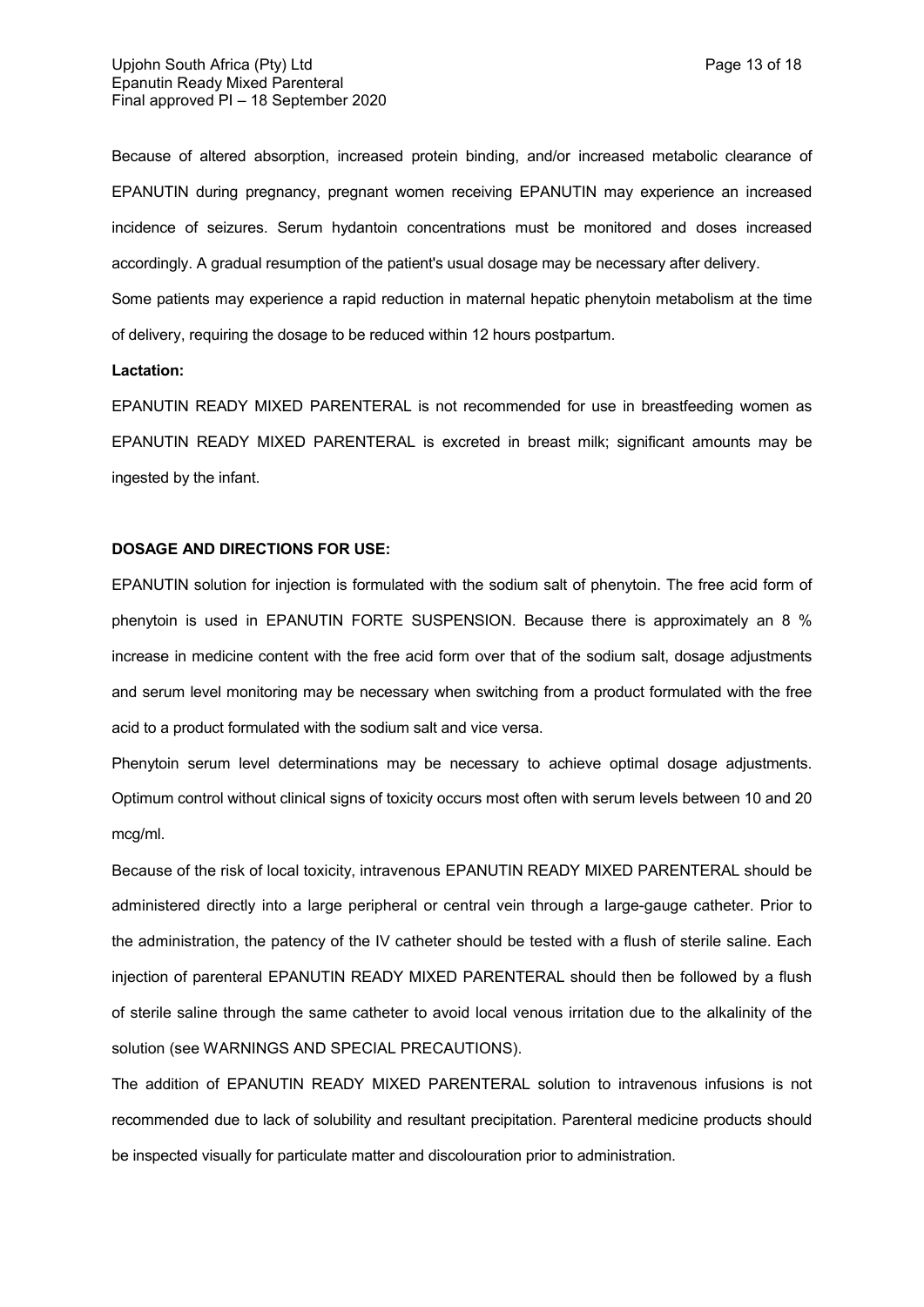The solution is suitable for use as long as it remains free of haziness and precipitate. Upon refrigeration or freezing, a precipitate might form; this will dissolve again after the solution is allowed to stand at room temperature. The product is still suitable for use. Only a clear solution should be used. A faint yellow colouration may develop; however, this has no effect on the potency of the solution.

Dosage should be individualised to provide maximum benefit. In some cases, serum level determinations may be necessary for optimal dosage adjustments – the clinically effective serum level is usually 40 to 80  $\mu$ mol/L (10 to 20  $\mu$ g/ml).

**The rate of administration is very important. It should not exceed 50 mg/min in adults and should not exceed 1 to 3 mg/kg/min in neonates. At this rate toxicity should be minimised.**

#### **Use in neurosurgery:**

For initiating prophylaxis and for the treatment of seizures, an intravenous loading dose followed by maintenance doses (oral if possible) should be administered; see "Use in *status epilepticus*".

## **Use in** *status epilepticus***:**

**Adults –** An initial loading dose of 10 to 15 mg/kg body mass should be administered slowly intravenously, at a rate not exceeding 50 mg/min. This initial dose (usually administered over 20 minutes in a 70 kg patient) should be followed by the appropriate maintenance doses. For most adults, the satisfactory maintenance dose will be 300 – 400 mg daily with a maximum daily dose of 600 mg.

**Children** – A loading dose of 10 to 20 mg/kg body mass intravenously at a rate not exceeding 1 to 3 mg/kg/minute. Paediatric dosage may also be calculated on the basis of 250 mg/m<sup>2</sup> body surface. The appropriate maintenance dosing (oral if possible) should be administered in divided doses; the recommended daily maintenance dosage is usually in the range of 4 to 8 mg/kg.

Determination of phenytoin serum levels is advised, to monitor the adequacy of the dosage administered.

## **Use in cardiac dysrhythmias:**

3,5 to 5 mg per kg of body mass injected slowly intravenously and at a uniform rate which does not exceed 1 ml (50 mg) per minute. This dose may be repeated once if necessary. If there is no beneficial reaction at plasma levels of 20  $\mu q/ml$ , it is unlikely that higher levels will have any effect. Slow administration of 30 – 50 mg/min is preferred.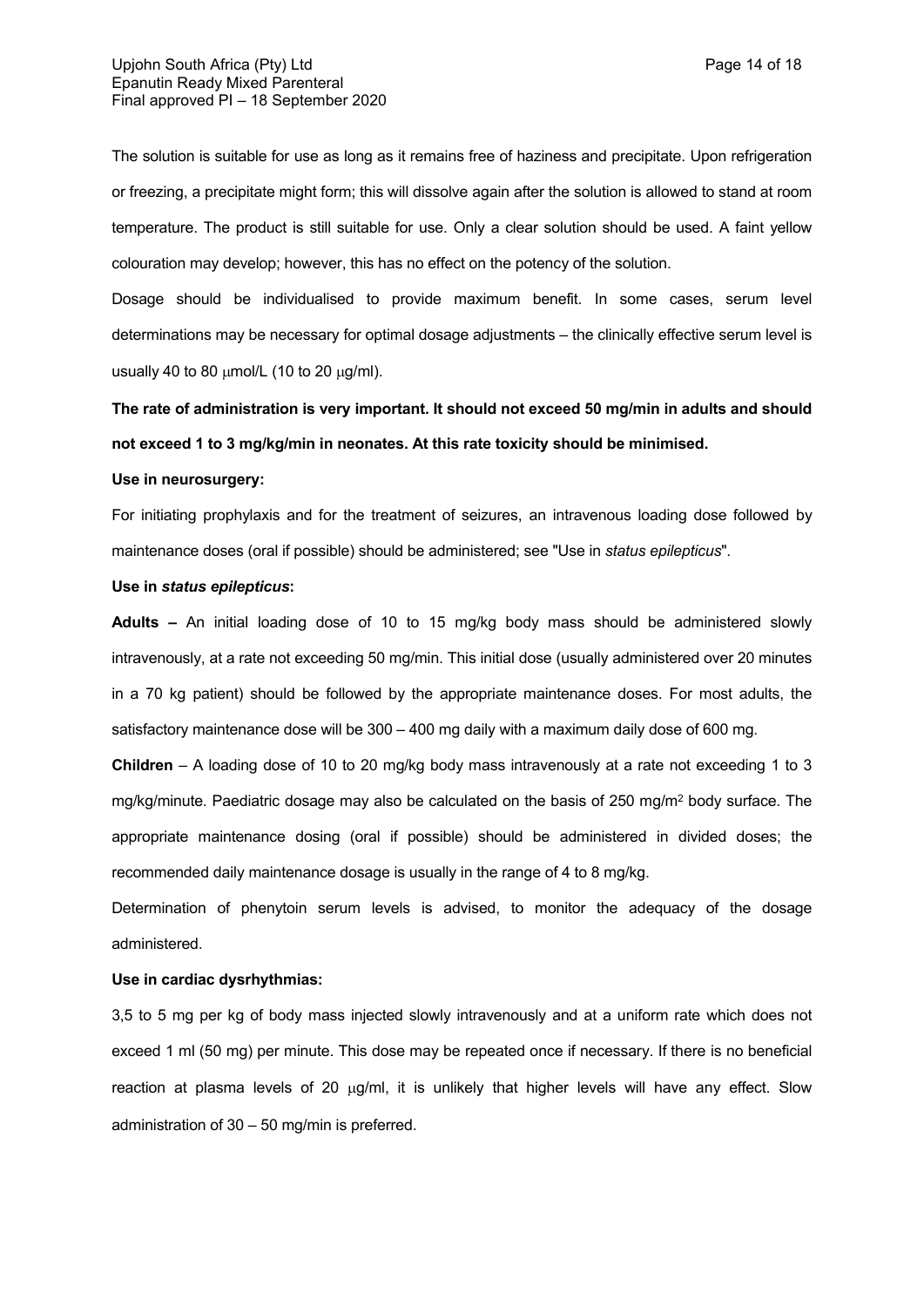### **SIDE EFFECTS:**

The most notable signs of toxicity associated with the intravenous use of EPANUTIN READY MIXED PARENTERAL are cardiovascular collapse and/or central nervous system depression. Hypotension is likely when EPANUTIN READY MIXED PARENTERAL is administered rapidly by the intravenous route. Severe cardiotoxic reactions and fatalities have been reported with atrial and ventricular conduction depression, ventricular fibrillation, and reduced cardiac output. Severe complications are most commonly encountered in elderly or gravely ill patients.

The intramuscular route is not recommended because blood levels of EPANUTIN READY MIXED PARENTERAL in the therapeutic range cannot be readily nor predictably achieved.

There have been a number of reports of rickets, reduced bone density, and osteomalacia in patients taking phenytoin, probably due to the induction of phenytoin by liver enzymes involved in the metabolism of vitamin D.

The adverse event terms are categorised utilising the incidence rate as follows:

Very common:  $\geq 1/10$  ( $\geq 10$  %); Common:  $\geq 1/100$  and  $\lt 1/10$  ( $\geq 1$  % and  $\lt 10$  %); Uncommon:  $\geq 1/1$ 000 and  $<$  1/100 ( $\ge$  0,1 % and  $<$  1 %); Rare:  $\ge$  1/10 000 and  $<$  1/1 000 ( $\ge$  0,01 % and  $<$  0,1 %); Very rare  $<$  1/10 000 ( $<$  0,01 %).

If a listed adverse event term was not reported in the above documentation, it was categorised as rare, based on reporting rates versus estimated product use worldwide.

| <b>MedDRA System Organ Class</b>  | <b>Frequency</b> | Undesirable effects                      |
|-----------------------------------|------------------|------------------------------------------|
| <b>Blood and lymphatic system</b> | Rare             | Agranulocytosis; granulocytopenia;       |
| disorders                         |                  | leucopenia; lymphadenopathy including    |
|                                   |                  | benign lymph node hyperplasia,           |
|                                   |                  | pseudolymphoma, and Hodgkin's disease;   |
|                                   |                  | macrocytosis; megaloblastic anaemia;     |
|                                   |                  | pancytopenia with or without bone marrow |
|                                   |                  | suppression; thrombocytopenia            |
| Immune system disorders           | Rare             | Anaphylactoid reaction; anaphylaxis;     |
|                                   |                  | hypersensitivity syndrome; periarteritis |
|                                   |                  | nodosa. Drug rash with eosinophilia and  |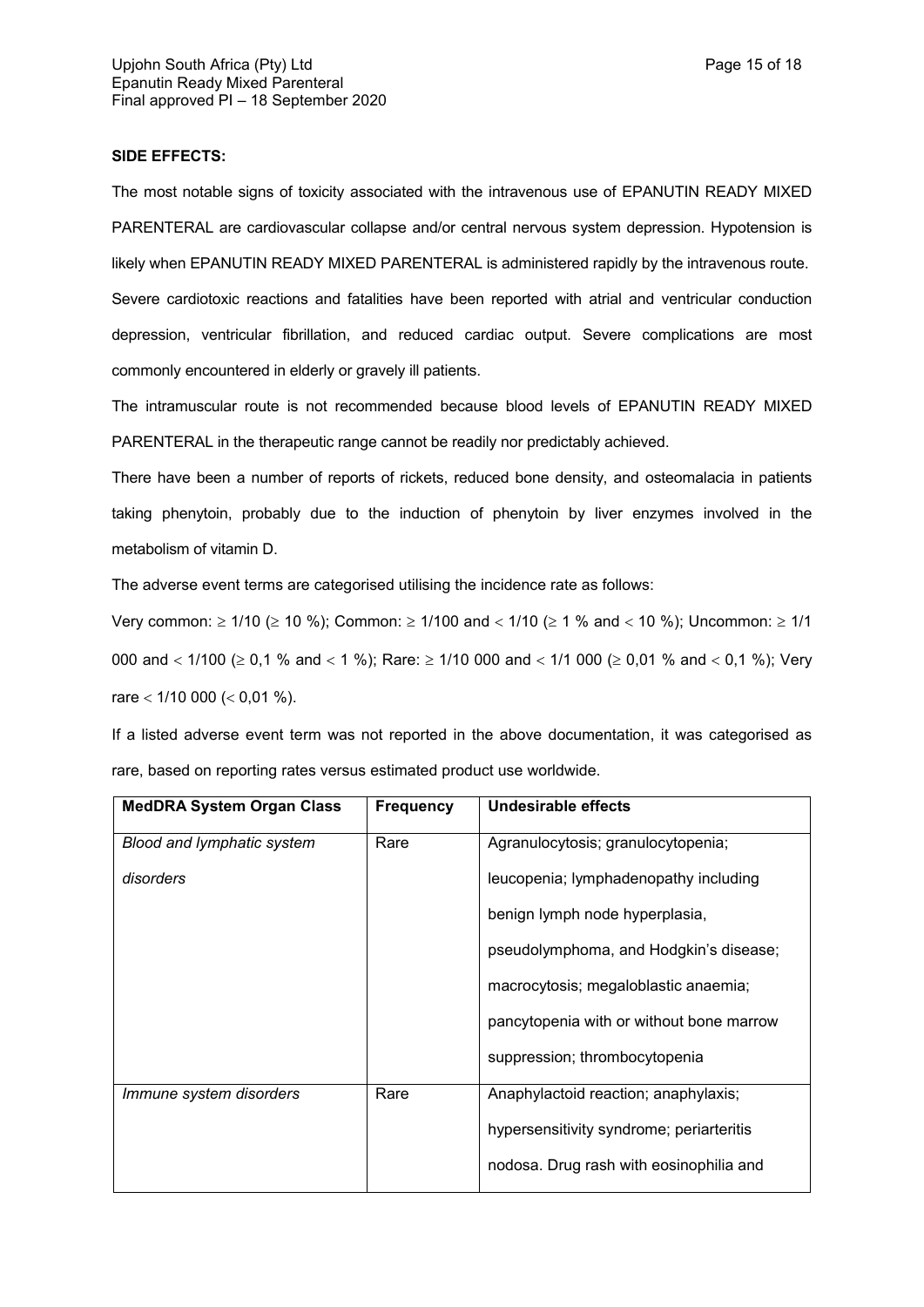|                                |             | systemic symptoms (DRESS).                    |
|--------------------------------|-------------|-----------------------------------------------|
| Psychiatric disorders          | Common      | Nervousness                                   |
|                                | Rare        | Insomnia; mental confusion                    |
| Nervous system disorders       | Very common | Dizziness; nystagmus; paraesthesia            |
|                                | Common      | Ataxia; decreased coordination; headache;     |
|                                |             | somnolence                                    |
|                                | Rare        | Phenytoin-induced dyskinesias, including      |
|                                |             | chorea, dystonia, tremor, and asterixis;      |
|                                |             | sensory peripheral neuropathy; slurred        |
|                                |             | speech, taste perversion                      |
| Vascular disorders             | Common      | Hypotension                                   |
| Gastrointestinal disorders     | Common      | Nausea, vomiting                              |
|                                | Rare        | Constipation, gingival hyperplasia            |
| <b>Hepatobiliary disorders</b> | Rare        | Liver damage; toxic hepatitis                 |
| Skin and subcutaneous tissue   | Rare        | Dermatological manifestations, sometimes      |
| disorders                      |             | accompanied by fever, have included           |
|                                |             | scarlatiniform or morbilliform rashes. A      |
|                                |             | morbilliform rash (measles-like) is the most  |
|                                |             | common; other types of dermatitis are seen    |
|                                |             | more rarely. Other more serious forms which   |
|                                |             | may be fatal have included bullous,           |
|                                |             | exfoliative, or purpuric dermatitis, lupus    |
|                                |             | erythematosus, Stevens-Johnson syndrome,      |
|                                |             | and toxic epidermal necrolysis; enlargement   |
|                                |             | of lips; hypertrichosis                       |
| Musculoskeletal and connective | Common      | Motor twitching                               |
| tissue disorders               | Rare        | Coarsening of facial features; systemic lupus |
|                                |             | erythematosus                                 |
| Reproductive system and breast | Rare        | Peyronie's disease                            |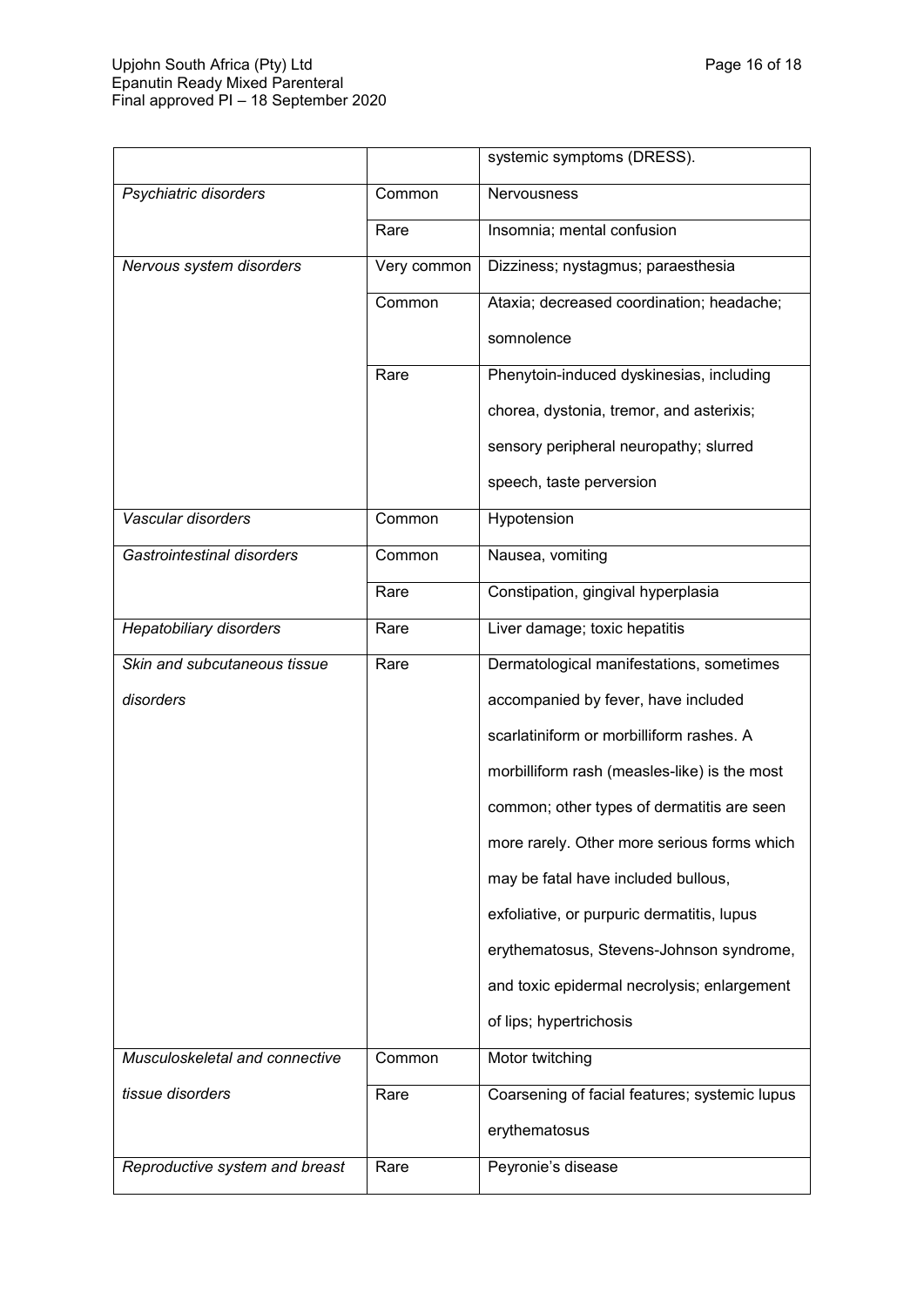| disorders                      |        |                                                 |
|--------------------------------|--------|-------------------------------------------------|
| General disorders and          | Common | Local irritation, inflammation, tenderness,     |
| administration site conditions |        | necrosis, and sloughing of skin have been       |
|                                |        | reported with or without extravasation of       |
|                                |        | intravenous EPANUTIN READY MIXED                |
|                                |        | PARENTERAL. Oedema, discolouration and          |
|                                |        | pain distal to the site of injection (described |
|                                |        | as "purple glove syndrome") have also been      |
|                                |        | reported.                                       |
|                                | Rare   | Injection site necrosis and sloughing with or   |
|                                |        | without extravasation                           |
| Investigations                 | Rare   | Immunoglobulin abnormalities                    |

# **KNOWN SYMPTOMS OF OVERDOSAGE AND PARTICULARS OF ITS TREATMENT:**

The mean lethal dose in adults is estimated to be 2 to 5 grams. The cardinal initial symptoms are nystagmus, ataxia, dysarthria. Other signs include tremor, hyperreflexia, lethargy, slurred speech, nausea and vomiting. The patient then becomes comatose, the pupils are unresponsive, and hypotension occurs. This may be followed by respiratory depression and apnoea.

There are marked variations among individuals with respect to serum phenytoin levels where toxicity may occur. Nystagmus on lateral gaze usually appears at 20  $\mu$ g/ml and ataxia at 30  $\mu$ g/ml, dysarthria and lethargy appear when the serum concentration is  $> 40 \mu g/ml$ , but a concentration as high as 50 ug/ml has been reported without evidence of toxicity. As much as 25 times the therapeutic dose has been taken to result in a serum concentration  $> 100 \mu g/ml$  with complete recovery.

## **Treatment:**

There is no known antidote. Treatment is supportive and symptomatic. Ventilatory and cardiovascular support may be necessary. Peritoneal dialysis and haemodialysis reduce phenytoin plasma levels rapidly. Total exchange transfusion has been utilised in the treatment of severe intoxication in children.

## **IDENTIFICATION:**